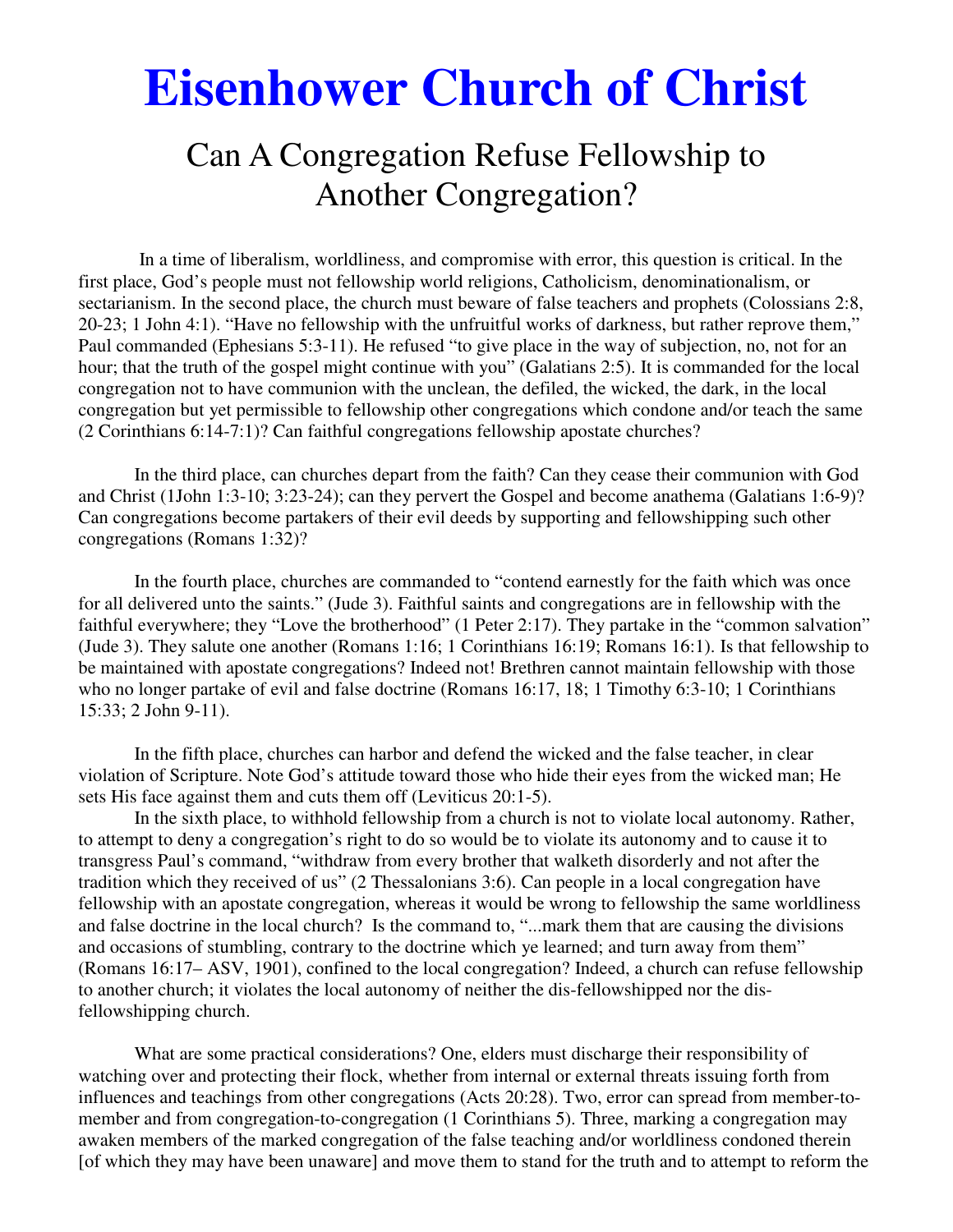church. It might save some of the members from destruction, and possibly, save the congregation. If the people are desiring to stand and wanting to do right, it will put them on notice that either the congregation needs to repent or they must [after finding out that they cannot help the situation] place membership elsewhere, disassociating themselves from the marked church. Four, the longer the delay in acting, the less likely the reformation.

 Love for the truth of God, for the purity of the church, and for the brethren, as well as discretion and care, should characterize every act of discipline. Care must be given to being sure of facts and attitudes before this final step is taken.

—Curtis A Cates

## Prayer Request

**Mary Brown** was admitted into the Medical Center Hospital last week to be treated for pneumonia. **Bill** is also sick with a bad cold. Keep both of them in your prayers that they soon will be feeling much better.

George and Jurlean Warren have requested prayers for their daughter, **Trina Plyler,** who is battling stage 4 cancer. Trina underwent kidney surgery on Monday, December 6th in hopes that this surgery will help with the pain that she is having. Continue to keep Trina in your daily prayers that she will overcome this cancer.

**Don Easlon** is very sick with Bronchitis. He is being treated with prescribed medications. Also, **Nancy** had a cold and just not feeling well last week. Keep both Don and Nancy in your prayers.

#### Concern Update

**Rudy Ochoa** is waiting to be rescheduled for his hand surgery**.** The surgery will be done in San Angelo, TX.

**Terresia Weaver** will begin stronger chemo treatments to help fight her cancer.

**Tiffany Horton** received good news from her surgeon. Her lymph nodes were clear of cancer. Due to the type of cancer she has, Tiffany is choosing to have a double mastectomy.

## Prayer List

Wayne Anderson; Betty Branson; LaDonna Chism; Dana Erwin; Hattie Gilmore; Hugo Grijalva; Doug Guynn; Rosanna Herrera; Tiffany Horton; Alex Martinez; Ora McAfee; Glenna McCarty; Melissa Moore; Juan & Estella Morolez; Julie Munoz; Cain Pilgrim; Bruce & Trina Plyler; Chasidy Rayos; Jackie Rex; Daniel Reyes; Lisa Salas; Marilyn Upshaw; Terresia Weaver; Janet Wesson; John Wood, Natalynn Wood.

#### Eisenhower's Shut-ins

Dusty and Kathy Marshall; Glenna McCarty; Jackie Rex; Janelle Shirley and Marilyn Upshaw

#### Youth

Bible Quiz Question … (Finish the Beatitude) "Blessed are the merciful… (?)

Last Week's Quiz Answer...

"Blessed are those who hunger and thirst for righteousness...for they shall be filled."

## **Events**

Watch **"In Search of the Lord's Way"** Sunday mornings at 7:30 am on KWES TV 9.

## Office News

**Reminder:** When requesting prayers for friends, neighbors or co-workers and you would like for the church to send them a card, please furnish the office a correct mailing address for them. A lot of people do not have a listing in the telephone book or on the internet. Thank you.